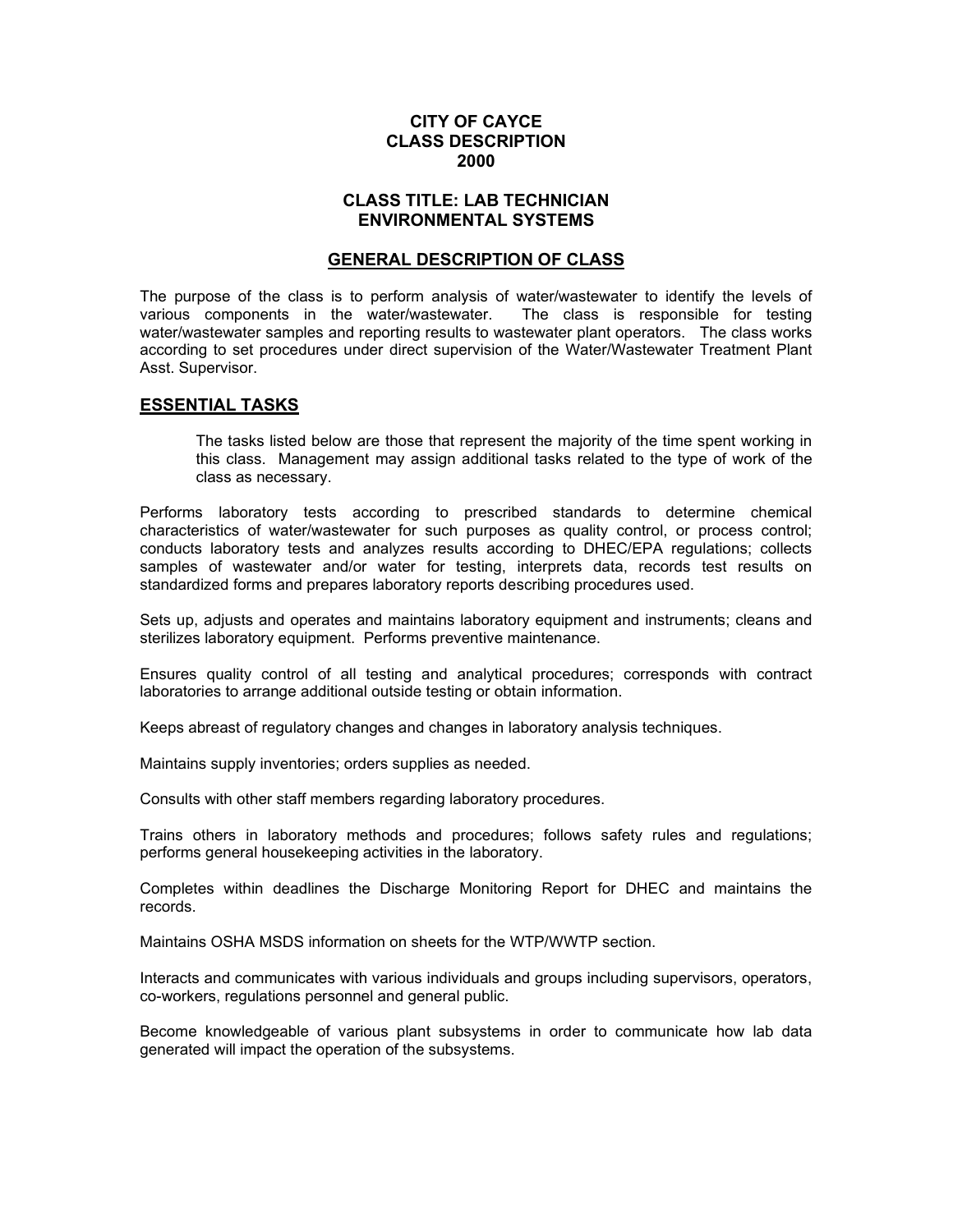# **INVOLVEMENT WITH DATA, PEOPLE AND THINGS**

## **DATA INVOLVEMENT:**

Requires gathering, organizing, analyzing, examining or evaluating data or information and may prescribe action based on such data or information.

## **PEOPLE INVOLVEMENT**:

Requires persuading or influencing others in favor of a service, point of view, or course of action; may enforce laws, rules, regulations or ordinances.

### **INVOLVEMENT WITH THINGS:**

Requires handling or using machines, tools or equipment requiring moderate instruction and experience such as laboratory testing equipment.

# **COGNITIVE REQUIREMENTS**

## **REASONING REQUIREMENTS:**

Requires performing skilled work involving rules/systems with almost constant problem solving.

### **MATHEMATICAL REQUIREMENTS:**

Requires using mathematics involving the practical application of fractions, percentages, ratios and proportions or measurements; may use algebraic solutions of equations.

### **LANGUAGE REQUIREMENTS:**

Requires reading technical instructions, procedures manuals and charts to solve practical problems such methods and procedures for investigations; composing routine and specialized reports, with proper format; speaking compound sentences using normal grammar and word form.

### **MENTAL REQUIREMENTS:**

Requires performing technical tasks requiring a wide range of procedures and requiring intensive understanding of a restricted field or complete familiarity with the functions of a unit or small division of an operating agency; requires normal attention with short periods of concentration for accurate results or occasional exposure to unusual pressure.

# **VOCATIONAL/EDUCATIONAL AND EXPERIENCE PREPARATION**

# **VOCATIONAL/EDUCATIONAL PREPARATION:**

Requires high school diploma or GED and formal training, special courses or self-education that is equivalent to satisfactory completion of one year of college education or specialized advanced training.

# **SPECIAL CERTIFICATIONS AND LICENSES:**

Must possess a valid South Carolina driver's license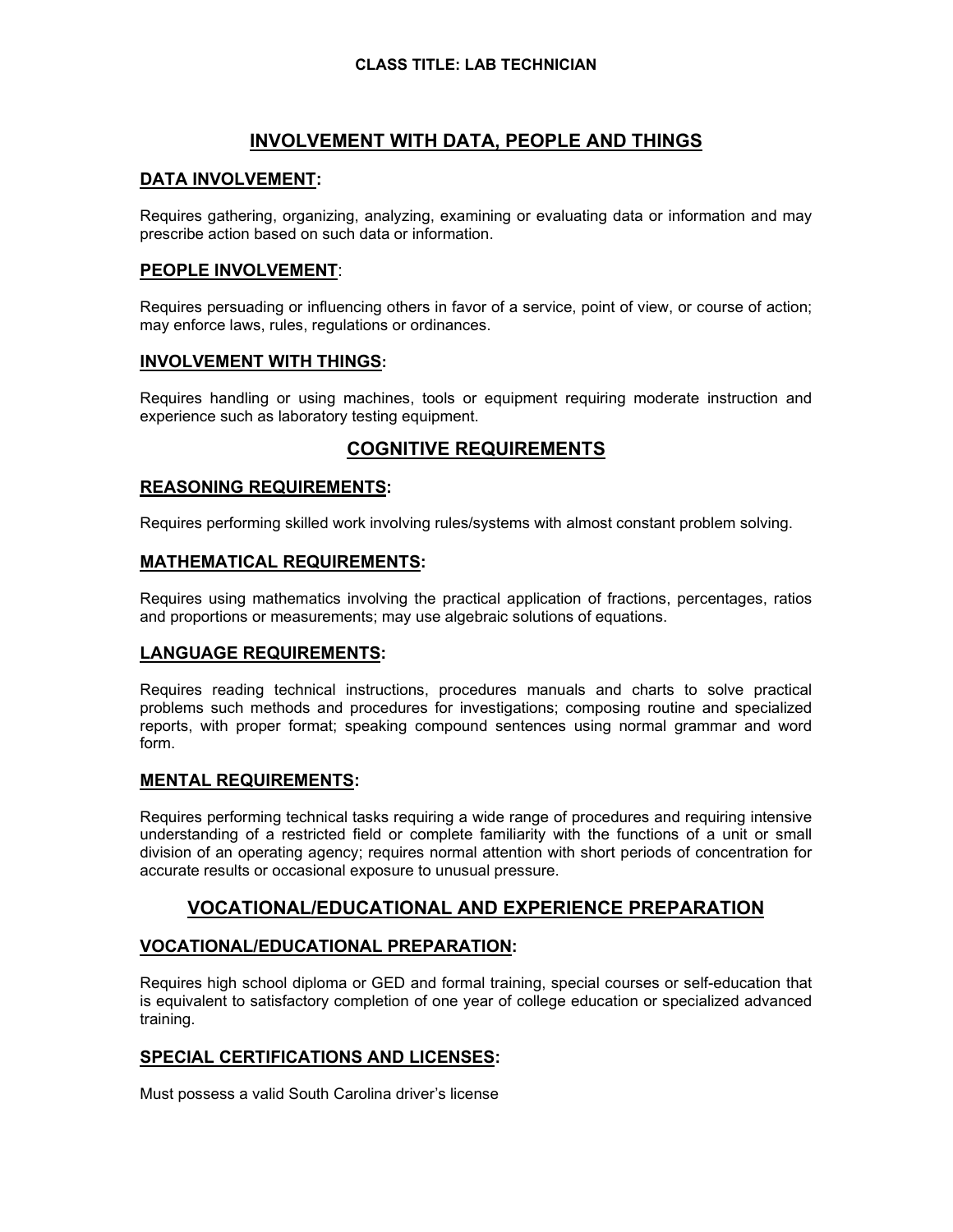## **EXPERIENCE REQUIREMENTS:**

Requires one year of laboratory experience in environmental science, or any equivalent combination of training and experience which provides the skills, knowledge and ability.

# **AMERICANS WITH DISABILITIES ACT REQUIREMENTS**

### **PHYSICAL AND DEXTERITY REQUIREMENTS:**

Requires sedentary work that involves walking or standing some of the time and involves exerting up to 50 pounds of force on a regular and recurring basis.

#### **ENVIRONMENTAL HAZARDS:**

The job may risk exposure to dusts and pollen, extreme heat and/or cold, wet or humid conditions, fumes and/or noxious odors, disease/pathogens and toxic/caustic chemicals.

#### **SENSORY REQUIREMENTS:**

The job requires normal visual acuity, field of vision, hearing, speaking, sense of smell, color perception and depth perception.

# **JUDGMENTS AND DECISIONS**

#### **JUDGMENTS AND DECISIONS:**

Requires being responsible to others, requiring frequent decisions, affecting the individual, coworkers, and others whom depend on the service or product; works in a somewhat fluid environment with rules and procedures but many variations from the routine.

# **ADA COMPLIANCE**

The City of Cayce is an Equal Opportunity Employer. ADA requires the City to provide reasonable accommodations to qualified individuals with disabilities. Prospective and current employees are invited to discuss accommodations.

# **SOUTH CAROLINA RETIREMENT SYSTEMS**

Belongs to the South Carolina Retirement System.